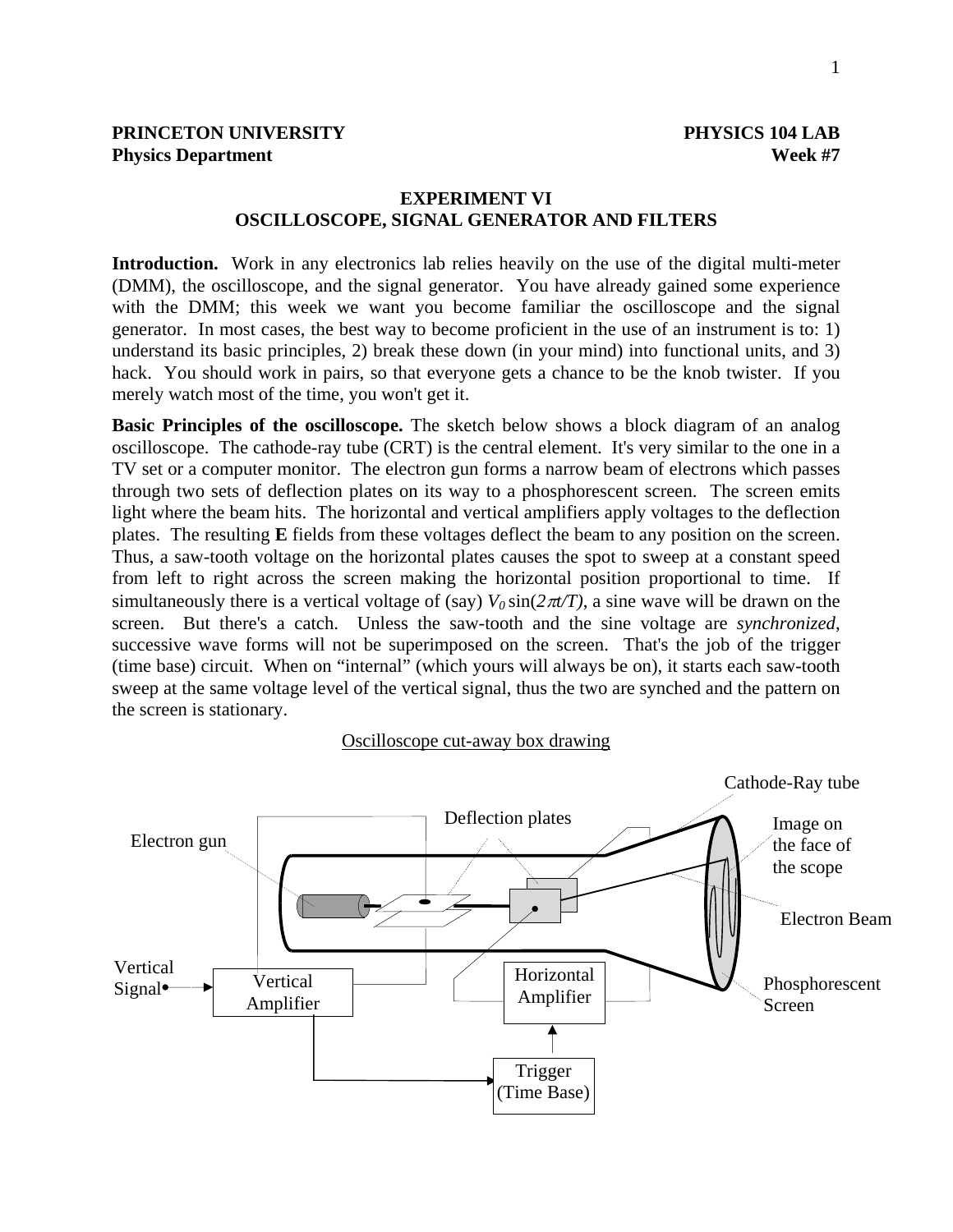**Oscilloscope Operation.** If you haven't used a scope before, don't be dismayed by the density of knobs and switches on the front. Most of the time you only use a few. Ignore the rest of the controls which have been preset. You can divide the face of the oscilloscope into three functional sections, as marked on the scope. Looking from left to right there are the VERTICAL, HORIZONTAL, and TRIGGER controls. Below you will find some drawings for these sections which include ONLY the controls that you will use. You will be using a Tektronix model 2225 oscilloscope.

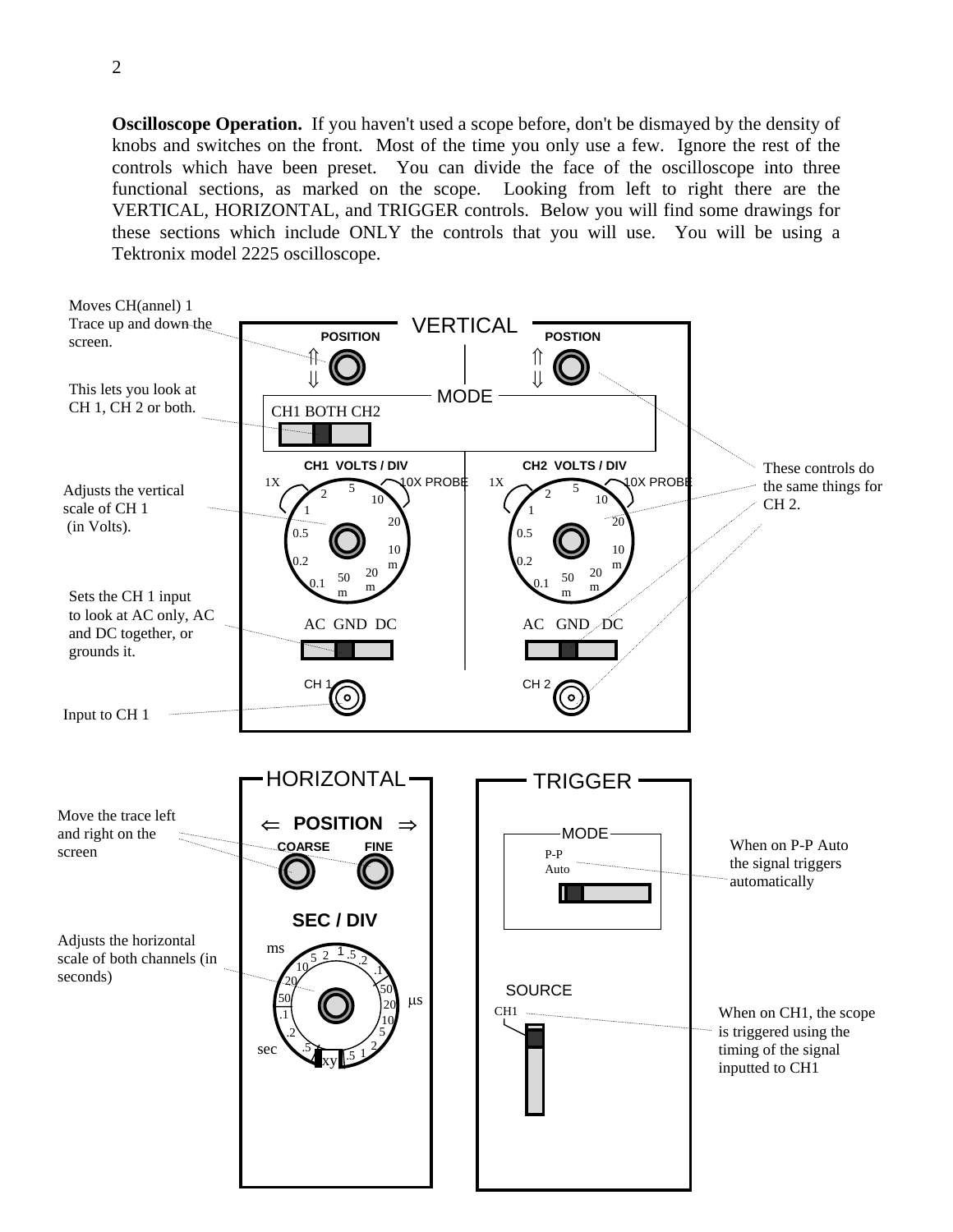Take some time and study the figures on p. 2 and familiarize yourself with the functions of the oscilloscope.

**Basic Principles of the Signal Generator.** You will be using a Wavetek model 19 signal generator. The signal generator can produce periodic signals of varying frequency, amplitude, and shape.

FREQUENCY RANGE Hz menu on the panel of the generator allows you to choose the frequency range for the output signal.

FUNCTION menu lets you choose the shape of the wave you wish to generate.

FREQUENCY (START) knob on the left of the panel can be used to vary the frequency from zero to the maximum of the selected range. (i.e. if you have chosen the 2k button on the FREQ. RANGE menu, you can use the large knob to generate waves from zero hertz to 2000 hertz).

AMPLITUDE knob allows you to vary the peak to peak voltage of the output wave signal. The maximum output of the generator is 20 p-p volts.

DC OFFSET knob can be used to introduce a DC level on 'top' of which the AC signal is generated.

DISPLAY SELECT button switches the display between frequency, output voltage, and DC offset.

MAIN OUT connector on the front panel is the output of the generator.

You will not be using any of the other knobs or controls on the panel. The figure below shows all the knobs and the buttons you need to be familiar with in order to effectively use the generator.



Become familiar with the signal generator. Connect the MAIN OUT of the generator to CH1 of the scope using a coaxial cable with twist-on "BNC" connectors. Generate the following signals with the signal generator and then use the scope to observe the frequency, the peak-to-peak voltage, and the DC level for each waveform.

Briefly note this activity in your lab notebook, and move on to experiments 1-6, which are the primary content of this Lab.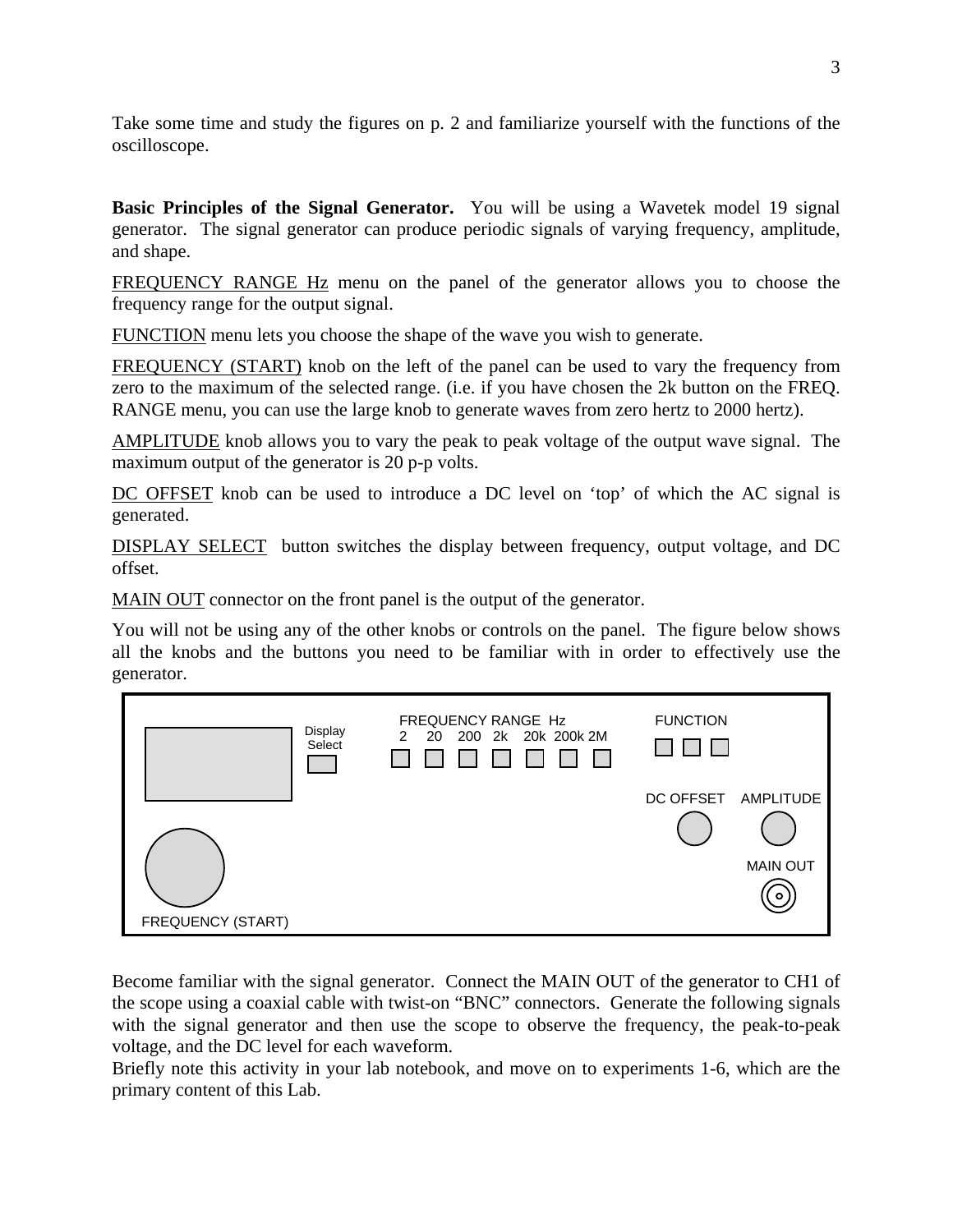| Wave Shape | Signal Frequency  | Signal Peak-to-peak voltage | Signal DC level |
|------------|-------------------|-----------------------------|-----------------|
| Sinusoidal | 1000 Hz (1 KHz)   | 1 Volt                      | 0 Volt          |
| Sinusoidal | 1000000 Hz (1MHz) | 5 Volts                     | $+1$ Volt       |
| Triangular | 50000 Hz (50 KHz) | 2.5 Volts                   | -2 Volts        |
| Square     | 20000 Hz (20 KHz) | 10 Volts                    | 0 Volts         |

**Coaxial cables.** As a sidebar, consider the cables you are using for this experiment. They are called coaxial cables, and they contain two coaxial conductors (hence the name). The center (or inner) conductor carries the signal and the outer conductor is typically connected to ground at one or both ends of the cable. The drawing below shows a cross section of a coaxial cable. When the outer conductor is connected to an external ground, the inner conductor is "shielded" from electric and magnetic effects due to sources outside your circuit. This is in contrast to connections via a pair of wire that form a loop, through which external magnetic fields may be changing, in which cause additional voltages will be induced in your circuit that may confuse your measurements. Properly grounded coaxial cables are immune to this type of "interference".



**1. The Black Box.** After you have spent some time with the signal generator and have become familiar with the scope, turn off the generator and disconnect it from the scope. Next turn on the Black Box. There are 12 BNC connectors on the front panel, each with a different output signal. Your job is to measure and record the signal characteristics of each output (sketch it, and describe it in your notebook). You should look for a *DC level* and one or more *AC signals* riding on top of the DC level. Characterize the AC signals by their *shape*, *frequency* (in hertz, kilohertz or megahertz), and *peak to peak amplitude* (V p-p).

Note: Make sure to record the black box number in your notebook. This number is found on the top left of the black box face.

If you have difficulty displaying a waveform, you may need to make adjustments to the HORIZONTAL sweep rate, or even the TRIGGER of the scope. A useful strategy is to begin the study of an unknown waveform with the VERTICAL scale on a coarse setting, such as 5 V; switch to a more sensitive setting only if the waveform appears to have a small vertical extent. To avoid possible initial confusion due to the presence of a DC level, you can begin study of a new signal with the AC/GND/DC switch of the VERTICAL section of the scope set to AC. Then, once you have understood the oscillatory part of the waveform, change the AC/GND/DC switch to DC; if the waveform shifts vertically on the scope, a DC level is present.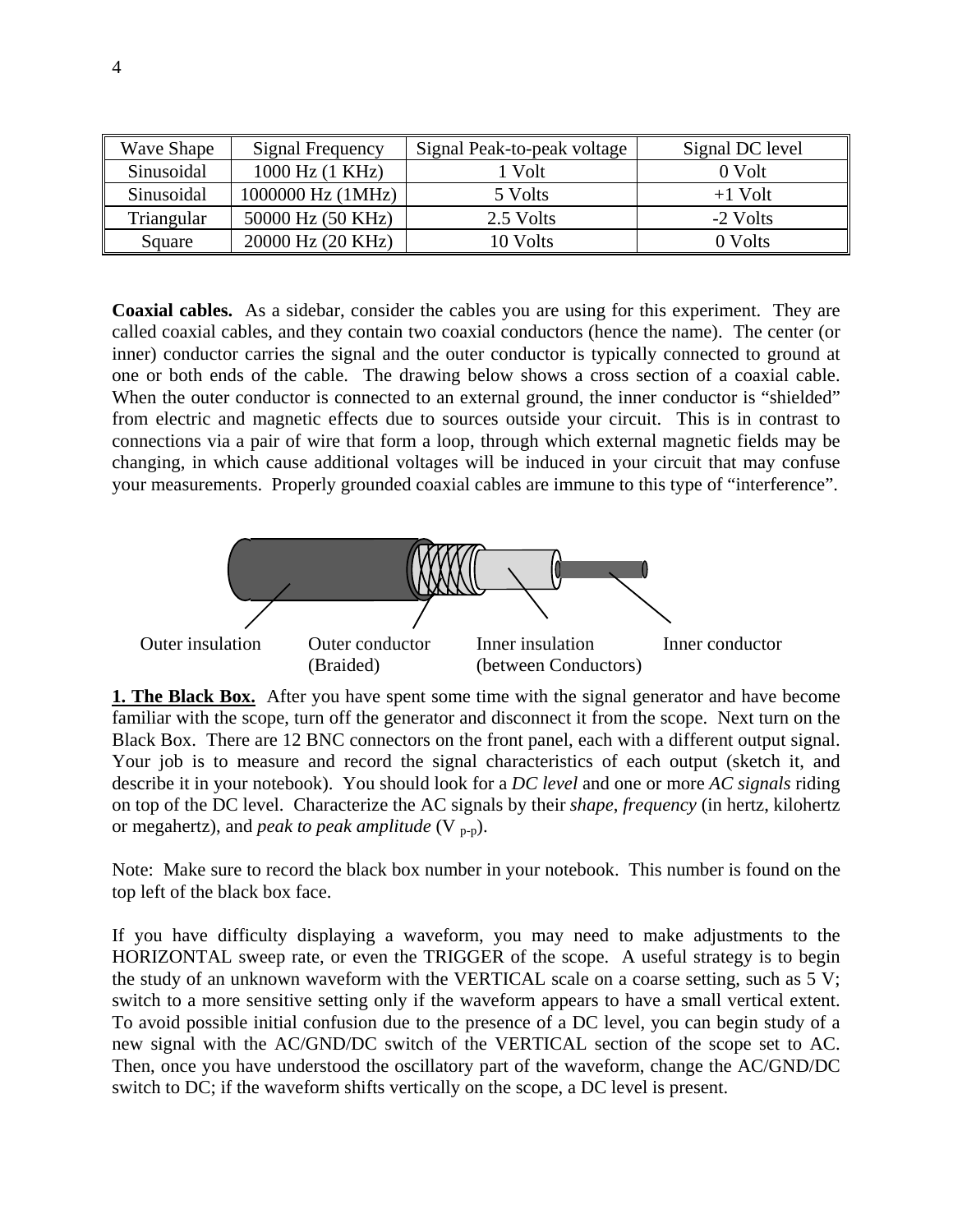2. *RC* "High-Pass" Filter. The function of the circuit shown below is to block low frequency components of the input signal from the output, but to "pass" high frequency signals.



The capacitor blocks low-frequencies, but transmits high frequencies. "High" and "low" are defined relative to the characteristic frequency  $\omega_{\text{char}} = 2\pi f_{\text{char}} f_{\text{char}}$  of the circuit, which in inversely related to the RC time constant the you explored in Lab 3:

$$
\tau = RC
$$
 or  $\omega_{\text{char}} = \frac{1}{\tau_{\text{char}}} = \frac{1}{RC}$ , and  $f_{\text{char}} = \frac{\omega_{\text{char}}}{2\pi} = \frac{1}{2\pi RC}$ .

As you can see, the circuit shown in the diagram above is a kind of voltage divider, which differs from the one in Lab 3 in that one of the two elements—the capacitor—has a (complex) impedance whose value depends on frequency  $Z_c = \frac{1}{i\omega C}$ . Since the capacitor is in series with the resistor (of impedance  $Z_R = R$ ), the total (complex) impedance of this filter is  $Z = Z_R + Z_C = R + \frac{1}{i\omega C}$ . The current *I* in the circuit is given by Ohm's law: $V_{in} = IZ$ , and the output voltage across the resistor is given by  $V_{\text{out}} = IZ_R = IR$ . Hence the ratio of the output to the input voltage is

$$
\frac{V_{\text{out}}}{V_{\text{in}}} = \frac{Z_R}{Z} = \frac{Z_R}{Z_R + Z_C}.
$$

This has the same form as does a resistive voltage divider, except that one of the resistors has been replaced by a capacitor. Since the impedance of the capacitor is high at low frequencies, the ratio  $V_{\text{out}}/V_{\text{in}}$  will be low there; conversely, the impedance of the capacitor is low at high frequencies, to the ratio  $V_{\text{out}}/V_{\text{in}}$  approaches unity here. The circuit is a high-pass filter. We can make a detailed analysis of the ratio  $V_{\text{out}}/V_{\text{in}}$  using complex numbers:

$$
\frac{V_{\text{out}}}{V_{\text{in}}} = \frac{R}{R + \frac{1}{i\omega C}} = \frac{1}{1 - \frac{i}{\omega RC}} = \frac{1}{\sqrt{1 + \left(\frac{1}{\omega RC}\right)^2 e^{-i\tan^{-1}\frac{1}{\omega RC}}}} = \frac{e^{i\tan^{-1}\frac{1}{\omega RC}}}{\sqrt{1 + \left(\frac{1}{\omega RC}\right)^2}} = \frac{e^{i\tan^{-1}\frac{\theta_{\text{char}}}{\omega}}}{\sqrt{1 + \left(\frac{\theta_{\text{char}}}{\omega}\right)^2}} = \frac{e^{i\tan^{-1}\frac{\theta_{\text{char}}}{\omega}}}{\sqrt{1 + \left(\frac{\theta_{\text{char}}}{\omega}\right)^2}} = \frac{e^{i\tan^{-1}\frac{\theta_{\text{char}}}{\omega}}}{\sqrt{1 + \left(\frac{f_{\text{char}}}{f}\right)^2}}.
$$

Thus, the output voltage of the filter depends on frequency *f*. When  $f \ll f_{\text{char}}$ , we see that  $|V_{\text{out}}|/|V_{\text{in}}| \ll 1$  (because the capacitor blocks the current at low frequencies), while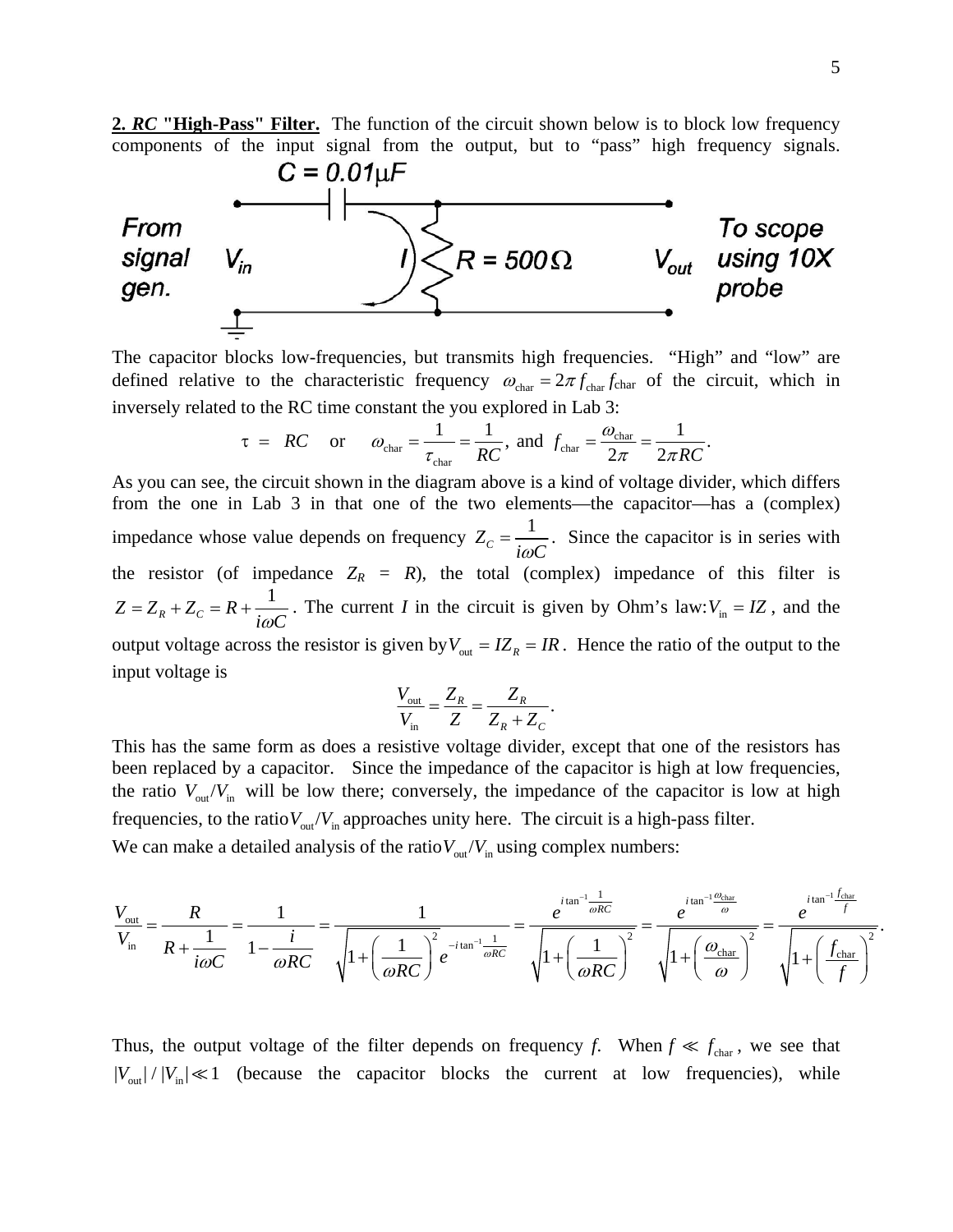when  $f \gg f_{\text{char}}$ , we see that  $|V_{\text{out}}| / |V_{\text{in}}| \approx 1$ . When  $f = f_{\text{char}}$ , then  $|V_{\text{out}}| = |V_{\text{in}}| / \sqrt{2}$ . Only frequencies higher than *f*<sub>char</sub> propagate easily through the filter!

[This analysis assumes that the output voltage is across a high-impedance device, so that negligible current flows in the output leads. The impedance of your oscilloscope probe is greater than 1 MΩ, so this condition is well satisfied in this Lab.

Confirm the behavior of the filter by observing the ratio of the amplitude of the output voltage to the amplitude of input voltage as you change the input frequency, *i.e.*, observe  $|V_{\text{out}}| / |V_{\text{in}}|$  as a function of frequency *f*. (Optional: keep track of the phase relation between  $V_{\text{out}}$  and  $V_{\text{in}}$  as well.)

*Hint:* If you put the generator input (*i.e.*,  $V_{in}$ ) on CH1 and trigger the scope from it, you can put the output of the circuit (*i.e.*,  $V_{\text{out}}$ ) on CH2 and compare the two signals directly.

Start with the Wavetek generator on a frequency range that includes the characteristic frequency *f*char that you expect for the filter. Then "sweep" the frequency control knob from one extreme to another over a few seconds, while watching the signals on the oscilloscope. If your setup is correct, you should see that  $|V_{\text{out}}| / |V_{\text{in}}|$  is small for frequencies *f* below  $f_{\text{char}}$ , and unity when  $f \gg f_{\text{char}}$ . Try to identify  $f_{\text{char}}$  as the frequency at which  $|V_{\text{out}}| / |V_{\text{in}}|$  =0.707.

Once you have observed the resonance curve qualitatively, make and plot a set of quantitative measurements of  $|V_{\text{out}}|$  over a broad range of frequencies, both above and below the characteristic frequency, such as between  $0.1f_{\text{char}}$  to  $10 f_{\text{char}}$ . Three or four measurements on each side of *f*char and one at *f*char ought to be enough to tell you where the interesting frequencies are in terms of the behavior of  $V_{\text{out}}$ . For this reason it is a good idea to plot as you go.

Your plot could be of  $|V_{out}| / |V_{in}|$  as a function of frequency *f*, but given the very broad range of *f* you would be well advised to plot  $|V_{\text{out}}| / |V_{\text{in}}|$  as a function of log *f* or to use the three cycle semilog paper, with *f* along the log side. You might then want to take several more readings in the vicinity of the interesting parts of the plot. You are not asked to make error calculations in this part of the experiment.

**3.** *RC* "Low-Pass" Filter. In a "low-pass" filter, high frequencies should be shorted to ground. This can be accomplished by placing a capacitor between the signal line and ground (plus a resistor to define the characteristic cutoff frequency  $f_{\text{char}} = 1/2 \pi RC$ ). Here, the capacitor shorts the current from the signal generator to ground at high frequencies

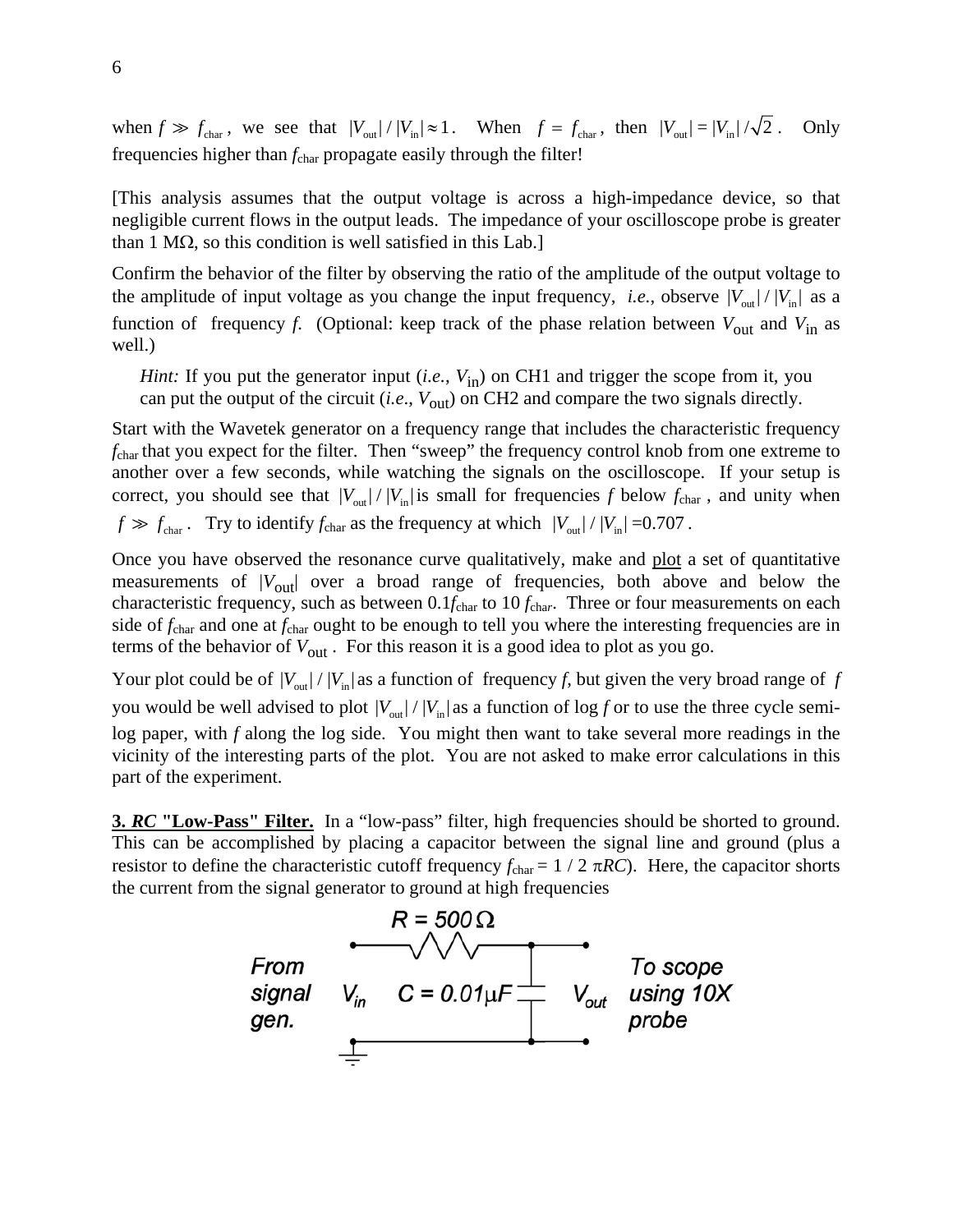Make a frequency sweep as in part 2, and deduce the resonant frequency  $f_{\text{char}}$  from your observations of  $|V_{\text{out}}|$  and  $|V_{\text{in}}|$ . You do not need to make detailed plots as a function of frequency in this part (nor in the following two parts).

**4. LR "Low-Pass" Filter.** There is a "theorem" that the functionality of any filter that can be built with resistors and capacitors could also be obtained in an appropriate circuit of resistors and inductors. Inductors block high frequencies but pass low frequencies, so a simple *LR* low-pass filter could be built as shown below. Do your agree that in this case the characteristic cutoff frequency is  $f_{\text{char}} = R / 2 \pi L?$ 



Make a frequency sweep of the Wavetek generator to estimate the resonant frequency of this filter.

**5.** *LR* "High-Pass" Filter. If you reverse the resistor and inductor in part 4, you should obtain a high-pass filter, as shown below, since now the inductor shorts low frequencies to ground.



Again, make a frequency sweep to estimate the resonant frequency of this filter.

### **6. Lissajous Figures (Optional, but very entertaining).**

Your oscilloscope has another mode of operation, called "x-y display". Activate this mode by turning the knob in the HORIZONTAL control panel to "x-y". Then the signal on CH1 drives the horizontal deflection plates of the scope, and the signal in channel 2 drives the vertical plates. For example, connect Ch 12 of the Black box to scope CH1, and connect the MAIN out of the Wavetek generator (when in sinewave mode) to CH2 of the scope. If the frequencies of the two input signals are identical, a stable circle will be displayed on the scope. If you have trouble tweaking the fine frequency knob on the Wavetek generator in sufficiently small steps, you might try fine tuning the black box instead, by using a small screwdriver applied (carefully!) to the recessed trimpot on the front face of the black box. Some patience is required to "tune" your Lissajous figures.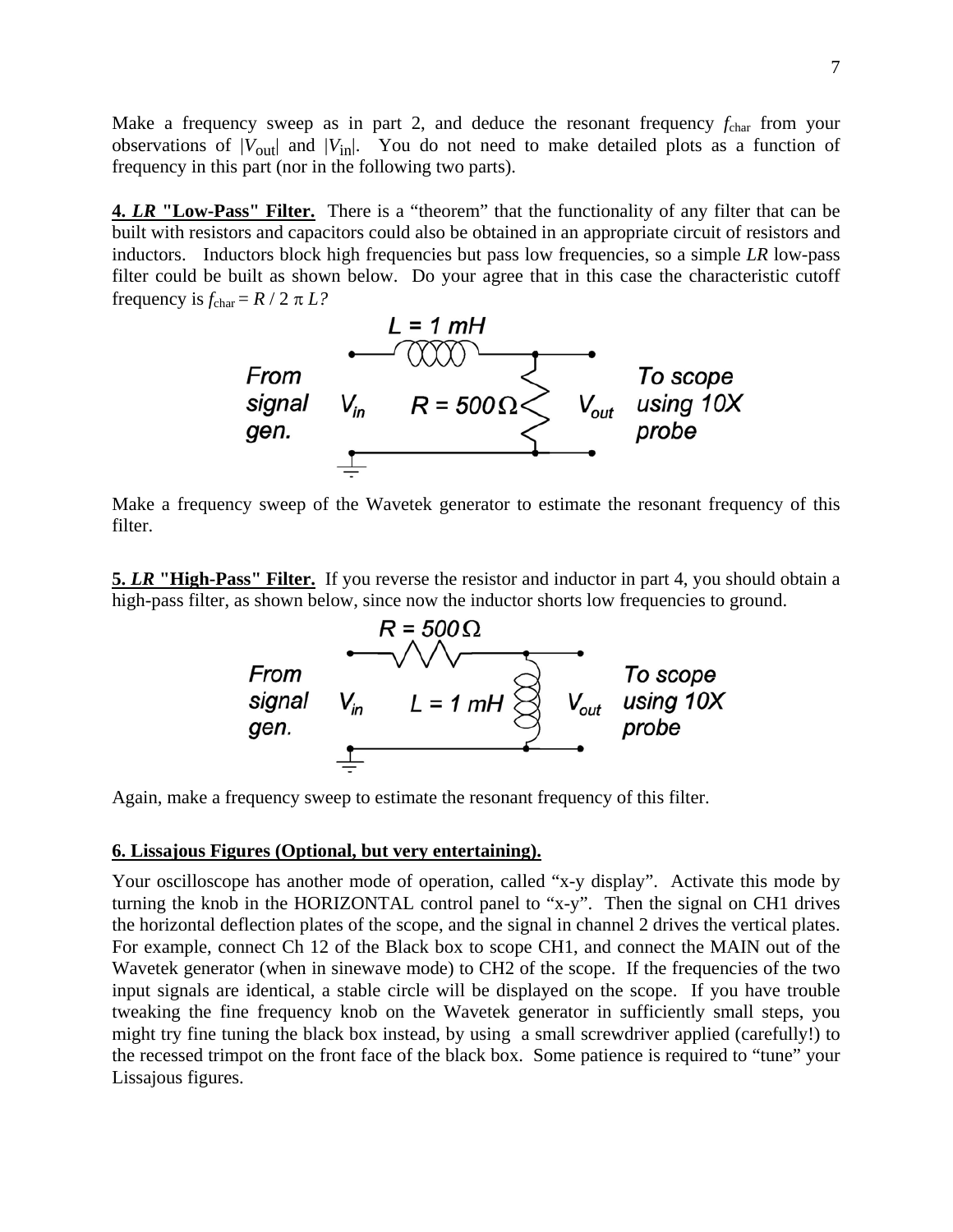Try tuning to various frequencies  $f_1$  and  $f_2$  that are in small integer ratios:  $1/2$ ,  $2/3$ ,  $5/4$ , ... Describe the stable patterns that you observe. Also, try using Black Box CH11 in scope CH2 instead of the Wavetek generator.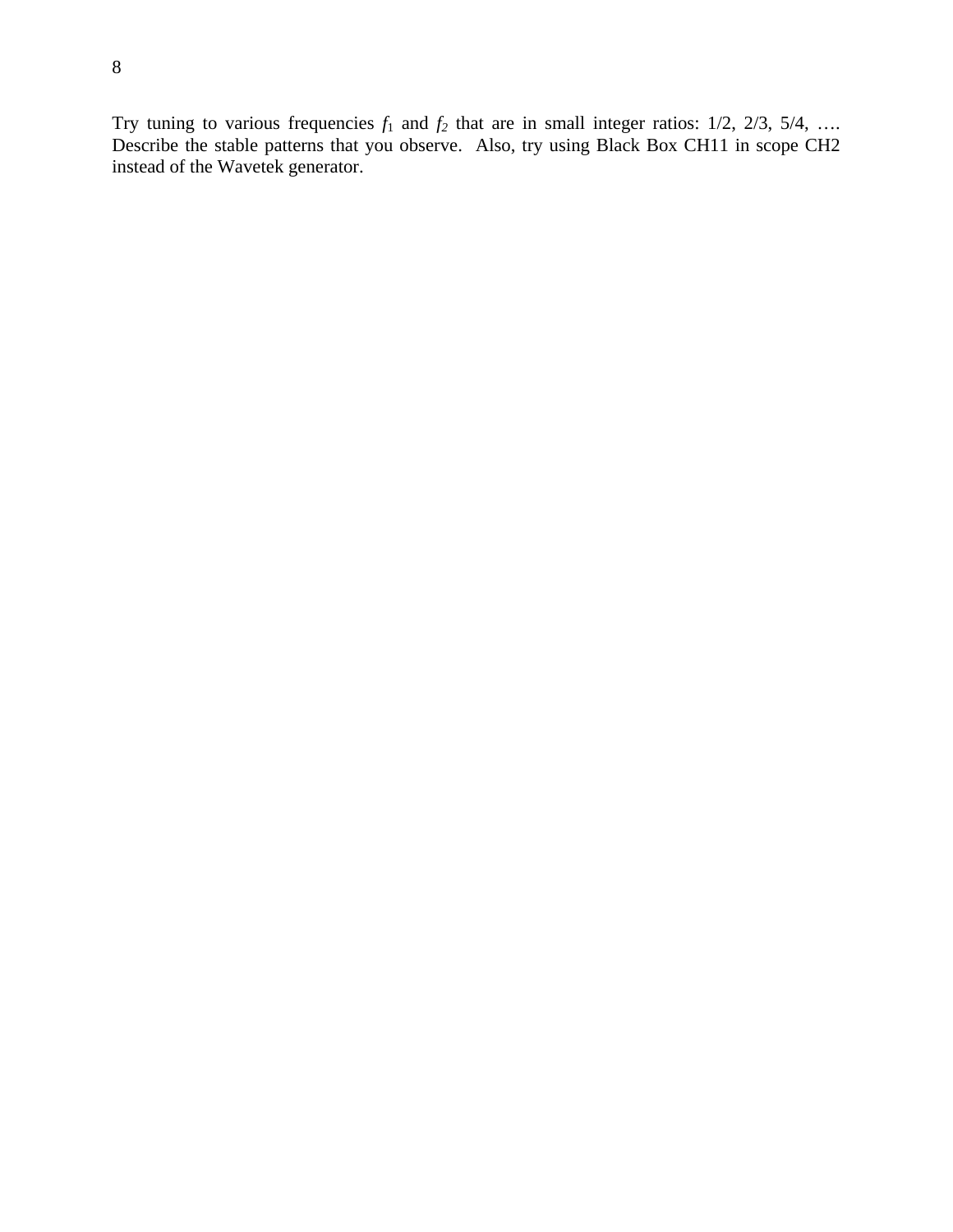# **EXPERIMENT VI PRELAB PROBLEM SET**

**1.** An electron (mass = 9.1 x 10<sup>-31</sup> kg, charge = -1.6 x 10<sup>-19</sup> C) is projected into a region of uniform electric field 0.2 m long with velocity  $v = 1.5 \times 10^{-7}$  m/s, as shown in the figure below.

$$
v = 1.5 \times 10^7 \text{ m/s}
$$
   
  $E = 10^3 \text{ N/C}$  0.04 m

How long will the electron be in the uniform field between the two plates?

What will be its acceleration? Will you need to consider the effect of gravity on the electron?

What is the angle between its velocity when it leaves the region of electric field and its original direction?

What is the vertical deflection of the beam from its undeflected location, if it is viewed on a phosphorescent screen 20 cm away from the field region.

*Continued on reverse*